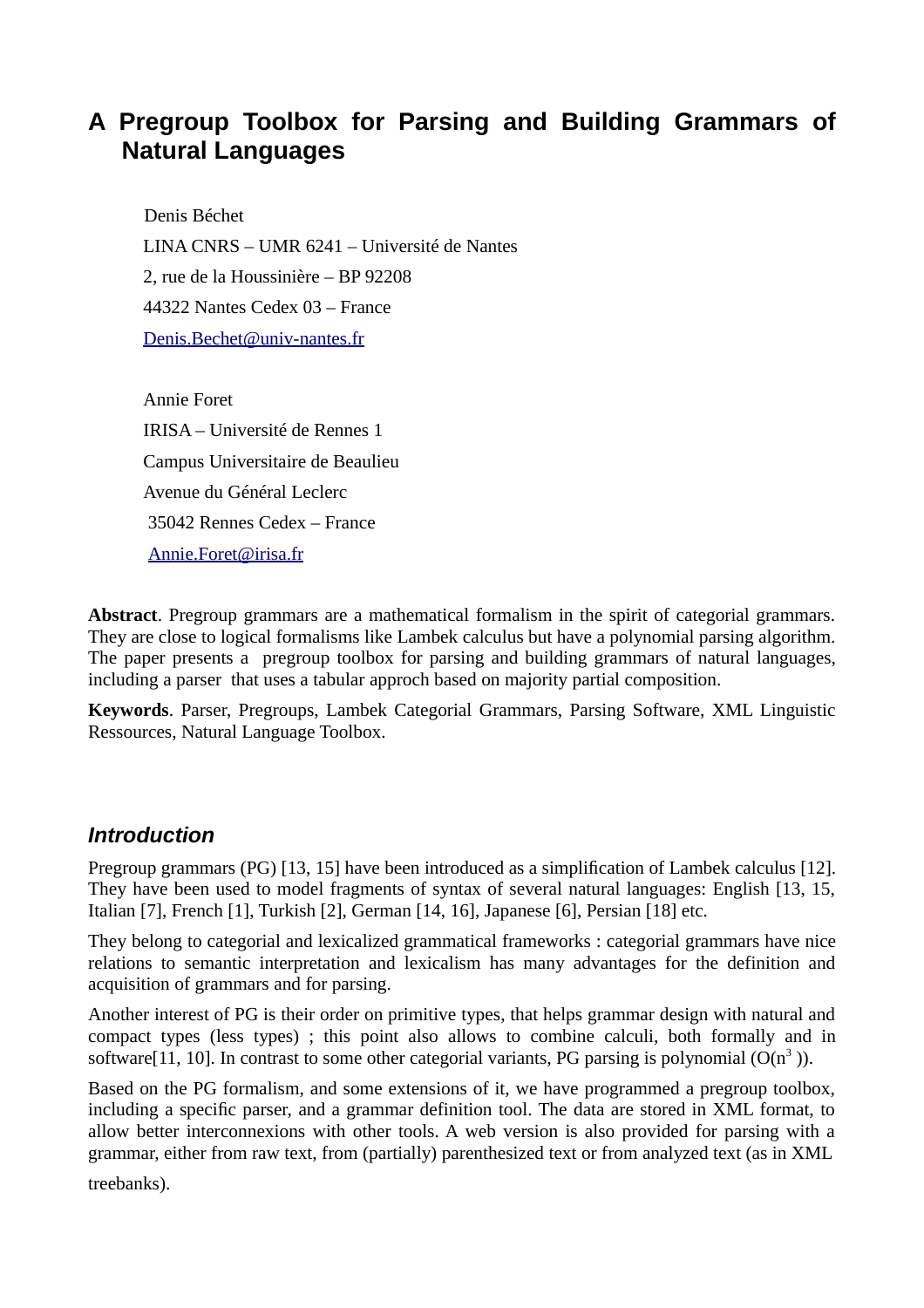This article explains the tool characteristics in connection with the underlying formalism, and gives an overview of the toolbox.

## *Pregroups*

## **Pregroup Grammars**

**Definition 1 (Pregroup).** A pregroup is a structure  $(P, \leq, \cdot, \cdot, 1, r, 1)$  such that  $(P, \leq, \cdot, 1)$  is a partially ordered monoid and l, r are two unary operations on P that satisfy for all element x in P,  $x^1x \leq 1 \leq$  $xx^l$  and  $xx^r \leq 1 \leq x^r x$ .

Let *Type* denote the lists of  $p_i^{(ni)}$ , for primitive  $p_i$  where  $p^{(0)} = p$ , and  $p^{(n)}$  stands for  $(p^{(n-1)})^r$  if  $n \ge 0$ and  $p^{(n)}$  stands for  $(p^{(n+1)})^l$  if  $n \leq 0$ .

**Freguoup.** As pression P is a suctuate ( $r_2$ ,  $r_3$ ,  $r_4$ ,  $r_3$  set unet  $(r_4, r_5, \cdots, r_9)$  is a suctuate ( $r_5$ ( $p_1^{(m)}$ ) if  $r_5$  and  $p_2^{(m)}$ , for primitive p, where  $p^{(0)} = p$ , and  $p^{(0)}$  stands for  $(p^{(m-1)})$  is **Definition 2 (Pregroup Grammar).** A Pregoup Grammar G is a finite subset of Σ × *Type* (Σ words, G finite). Its language  $L(G)$ , a subset of  $\Sigma^+$ , is the set of sequence of words such that the concatenation of types entails  $(\le)$  the distinguished type s.

Parsing can be based on rewrite rules such as:

 $Xp^{(n)}q^{(n+1)}Y \to XY$  if  $p \leq_P q$  and n is even or if  $q \leq_P p$  and n is odd

#### **Parsing using partial and majority composition.**

Rules below proceed by pairs of words (their types are separated by ,) ; thus parsing also provides a binary tree on words.

 $-$  [C] (**partial composition**) : for k in N, X' =  $p_1^{(n1)} \cdot \cdot \cdot p_k^{(nk)}$ , Y' =  $q_k^{(nk+1)} \cdot \cdot \cdot q_1^{(n1+1)}$ 

 $\Gamma$  ,  $Xp_1$ <sup>(n1)</sup>· · ·  $p_k$ <sup>(nk)</sup> ,  $q_k$ <sup>(nk+1)</sup>· · · · $q_1$ <sup>(n1+1)</sup>Y , Δ → Γ , XY , Δ

if  $p_i \leq_P q_i$  and  $n_i$  is even or if  $q_i \leq_P p_i$  and  $n_i$  is odd, for  $1 \leq i \leq k$ .

 – [@] (**majority composition**) : if (moreover) the result is not greater than the biggest argument (the width of |XY| must be less or equal to the maximum of the width of XX′ and the width of Y′Y).

### **Pregroup extended with iteration types**

For iteration types p\* [5], the parser is also based on partial composition rules:

 $-[C]$  (**partial composition**) : for X' Y'  $\leq$  Z', with Z' empty (1) or  $a^{(k+1)}$  :

Γ , XX′ , Y′Y , ∆ → Γ , XZ′Y , ∆

− [@] (**majority composition**) : if (moreover) at most a half of one of the two type strings (XX′ or Y'Y) is in the result  $(|X'| \geq |X|)$  or  $|Y'| \geq |Y|$ ).

*Example 3*. Let us see the following sentence, in French, taken from "Un amour de Swann" by M. Proust: *Maintenant, tous les soirs, quand il l'avait ramenée chez elle, il fallait qu'il entrât.* <sup>1</sup>

Below is a proof of correctness of assignment of types to its fragment. The primitive types used in this proof are:  $\pi_3$  = third person (subject - also with a bar),  $p_2$  = past participle, o = object, s = sentence,  $s_5$  = subjunctive clause, with  $s_5 \leq s$ ,  $\sigma$  = complete subjunctive clause,  $\tau$  = adverbial phrase,  $\lambda$  = locative,  $d_p$  = plural determiner,  $p$  = special adjective. A<sup>2</sup> denotes an optional simple type. This grammar assigns s to the following sentence<sup>1</sup>:



<span id="page-1-0"></span> $1$ [Now, every evening when he took back her to her home, he ought to enter.]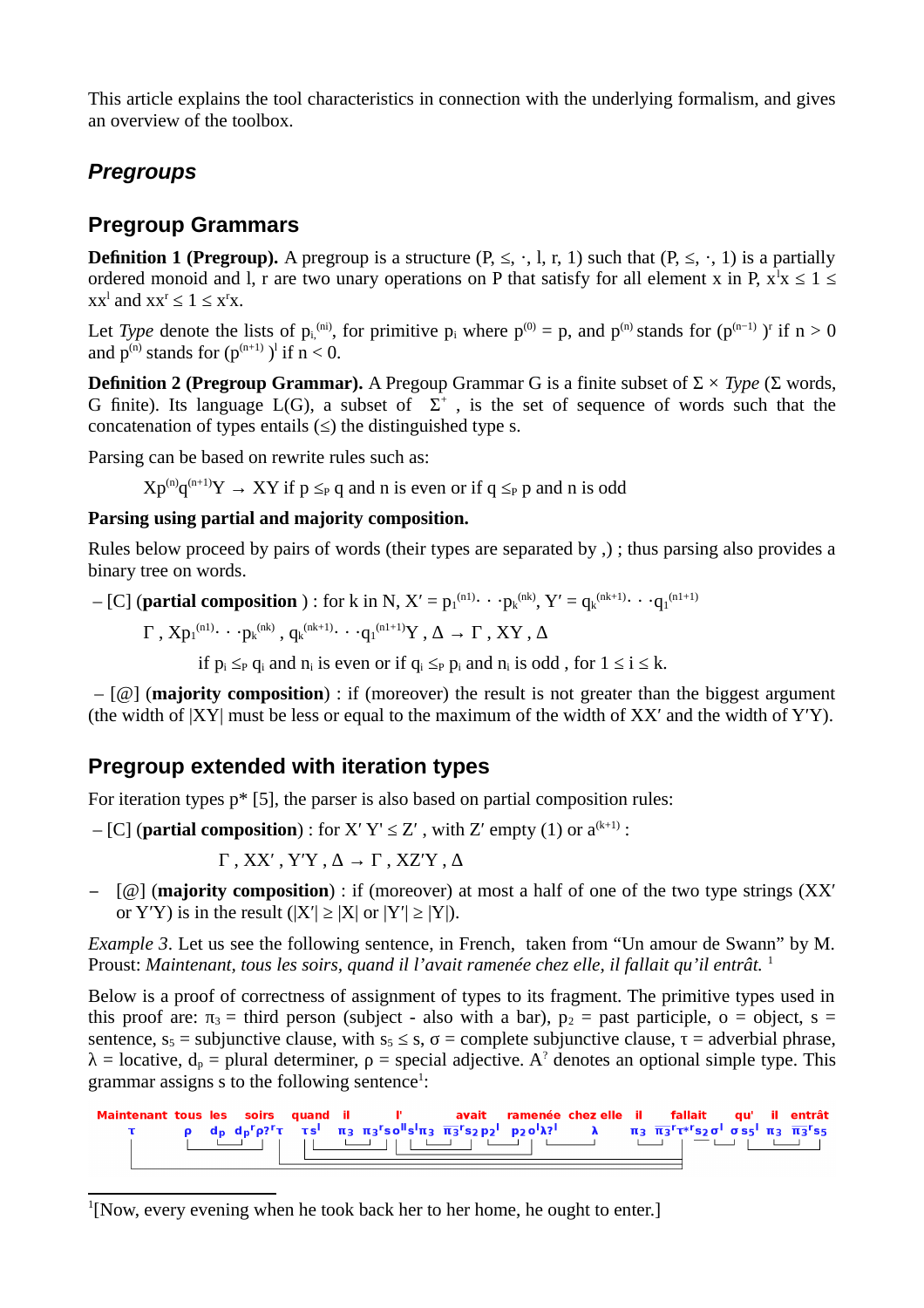## *Parsing using majority partial composition : PPQ*

A Cocke-Younger-Kasami (CYK) algorithm for pregroup grammar can be developed. The granularity of this algorithm is words (or entries if the lexicon assigns also types to a sequence of words like "pomme de terre" (potato in French)). This method presented in [4] has been implemented into a tabular parser together with other components:



**Input form.** This form selects one of the dictionnary, asks for the input string (alternatively, one may choose one or all samples that are associated to the selected dictionnary).

#### **Lexicon loading.**

```
<?xml version="1.0" encoding="UTF-8"?>
<grammar>
<pregroup>
  <order inf="n" sup="n-bar"/>
...
</pregroup>
<sentence type="s"/>
<lexicon>
  <w><word>whom</word>
 <type><simple atom="q'"/>
 <simple atom="o" exponent="-2"/>
           <simple atom="q" exponent="-1"/>
      </type>
  </w>
...
</lexicon>
</grammar>
```
Grammars are described in XML files. A grammar defines a partial order on basic types, a set of basic types that are considered to form the correct sentences and a lexicon that associated to an entry (a list of tokens) a set of types. It is also possible to describe special entries with a regular expression that is useful for instance for the class of numerical number or the class of proper noun (that starts with an upper case letter). To improve the efficiency of this step that may be very long if the lexicon is big (Lefff 2.5.5 [19] has 534753 entries – the PPQ XML lexicon is a file whose size is 31,367,146 bytes), a compressed text format or a SQLite database may be used. With an indexed table, this kind of big lexicon is accessed very quickly (less than a second rather than several tens of seconds). In fact, the parser do not load all the lexicon. It selects the entries that correspond to the input string.

**Type assignment to words/entries.** This step assigns to each list of tokens of the input string a set of pregroup types. The input string is split into tokens using spaces and several regular expressions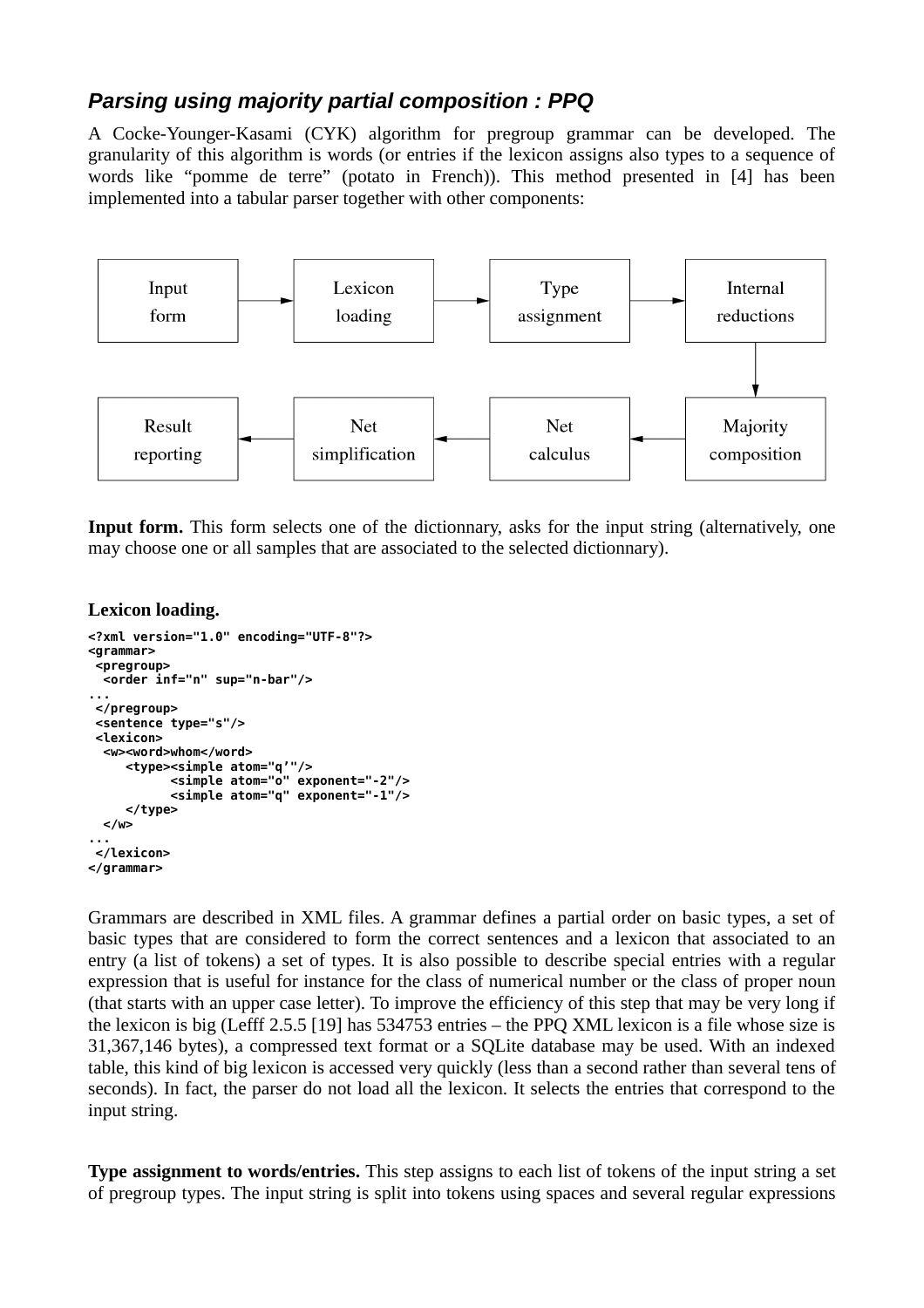For instance"l'homme" (the man in French) is segmented into two tokens: "l'" and "homme". If the string is split in n tokens, there are  $n \times (n + 1)/2$  possible entries. Each one is searched in the lexicon and defines the initial value of the parsing matrix that computed the types associated with each segment of tokens of the input string.

#### **Majority partial composition of sequences of entries.**

| cell 1-4<br>q'                                                                          |                                                     |                             |                |
|-----------------------------------------------------------------------------------------|-----------------------------------------------------|-----------------------------|----------------|
| cell 1-3                                                                                | $ cell 2-4$                                         |                             |                |
| $ {\mathsf q}^\cdot\>$ o <sup>ll</sup> p_2 <sup>l</sup> $ {\mathsf q}\>$ o <sup>l</sup> |                                                     |                             |                |
| cell 1-2                                                                                | cell 2-3                                            | cell 3-4                    |                |
|                                                                                         | $q p_2$                                             |                             |                |
| cell 1-1                                                                                | cell 2-2                                            | $\ $ cell 3-3 $\ $ cell 4-4 |                |
| q' o <sup>ll</sup> q <sup>l</sup>                                                       | q p_2 <sup>l</sup> $\pi$ _2 <sup>l</sup>   $\pi$ _2 |                             | $ p_2 \circ^l$ |
| whom                                                                                    | have                                                | you                         | seen           |

This step computes the parsing matrix with the result of majority partial composition (rather than using production rules of the Chomsky normal form of a context-free grammar). Of course, because we also want to describe the pregroup nets, the matrix is in fact a complex directed acyclic graph. This matrix may be displayed by the parser at the end of the report. Here, the matrix of "whom have you seen" as input string for the Test grammar is displayed.

**FIX CONTERTIE**<br>
This step computes the parsing matter than using production rules<br>
(cell 2-4<br>
(cell 2-4<br>
(cell 2-3<br>
(cell 3-3<br>
(cell 3-3<br>
(cell 2-2<br>
(cell 2-2<br>
(cell 2-2<br>
(cell 3-3<br>
(cell 3-3<br>
(cell 3-3<br>
(cell 2-2<br>
(cell **Net calculus.** This step computes representation of the analyses of the parser. They are called pregroup nets. In a net, each entry is associated to a pregroup type and the link represents the different axioms that associates two by two the simple types of the net. This representation is close to a dependency tree except that the structure is a graph rather than a tree. Moreover, with the introduction of iterative simple types [5], a simple type can be connected to more that one other simple type as the following example shows.

```
Ť
```
**Net simplifications.** This step simplifies the net by suppressing the optional simple types that are not used and by taking into account cut annotations (see next section).

**Result reporting.** This step puts together all the results and presents them with different formats. Actually, there are three possible output formats: an HTML format useful for a web server, a text output that is suitable for terminal and an XML format that may be used if the output needs to be processed by another program.

## *Parsing with added cuts*

Grammars based on free pregroups even with optional and iterative simple types are context free. Thus, for several complex syntactical constructions some types must include a way to cross part of the environment. This is particularly the case for non projective dependencies. For instance, the French clitics are placed between the verb and the subject: In "il la mange" (he is eating it) "la" is between "il" and "mange". The previous example shows such a construction:

The clitic *l'* is assigned  $\pi_3$ 'so<sup>ll</sup>s<sup>1</sup> $\pi_3$  . The main simple type is o<sup>ll</sup> . The rest enables the crossing of two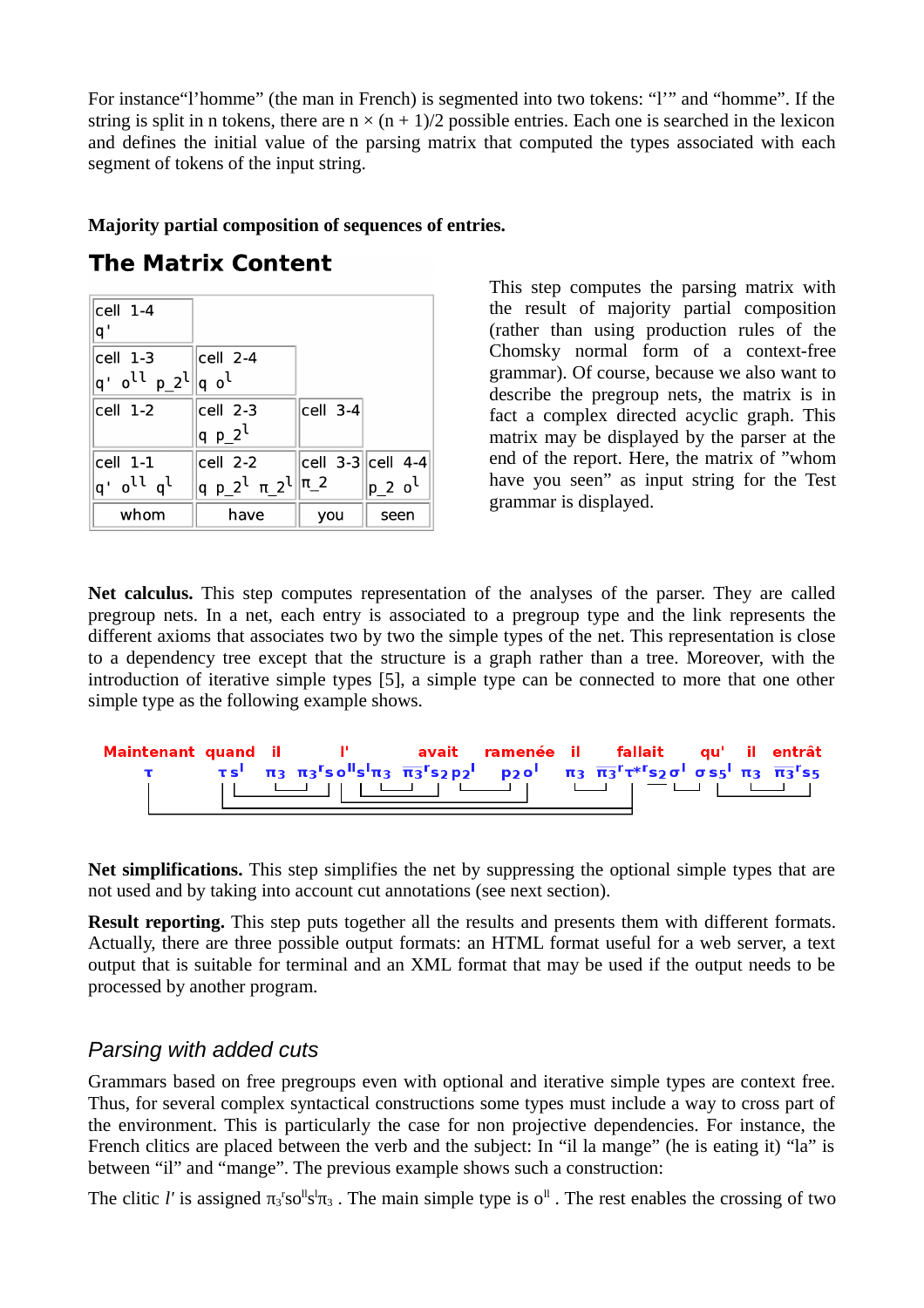axioms (one corresponding to  $\pi_3$ <sup>r</sup> and  $\pi_3$ , the other to s and s<sup>1</sup>). To solve this problem, the pregroup parser PPQ can use *cut* annotations on the types assigned to special words like clitics or adverbs. These annotations that can be seen as a limited form of semantical interpretation replace two normal axiom links by a long distance axiom link. The previous French example has such annotations for the type associated to the clitic *l'*. Here two cuts have been added, one between  $\pi_3^r$  and  $\pi_3$  and one between s and s<sup>1</sup>. Thus on the net, the axiom between  $\pi_3$  of *il* and  $\pi_3$ <sup>r</sup> of *l'* and the axiom between  $\pi^3$ of *l'* and  $\pi_3$ <sup>r</sup> of *avait* are replaced by a single long distance axiom between  $\pi_3$  of *il* and  $\pi_3$ <sup>r</sup> of *avait*. Another long distance axiom is created for the other cut that links s<sup>1</sup> of *quand* and s<sub>2</sub> of *avait*.

On the final picture, these special long distance axioms are shown as dashed (red) lines. Such lines can cross other axioms. The cut simple types are also erased from the picture. This interpretation is placed in the Net simplification step of PPQ parser.



### *Grammar construction*

bicture, these special long distance axioms are shown as dashed (red) lines. Since a<br>re axioms. The cut simple types are also erased from the picture. This interpret<br>et simplification step of PPQ parser.<br> **nt quantities** Other packages concern the construction of XML pregroup grammars : xslt programs have been developed for this task, including a specific mode for the French Paris7 Treebank. Another set of programs (XML2CTX, LIS2XML) provides an interface with Camelis/Glis (http://www.irisa.fr/LIS/ferre/camelis/index.html) an implementation of Logical Information Systems (LIS [10]), allowing navigation. A user can define a lexicon with Glis, then save it as a LIS context, where objects are words ; this context is then transfered to the pregroup XML format (using LIS2XML). Conversely, a pregroup grammar in XML format can be transfered to a LIS context (using XML2CTX). Camelis/Glis has been used for several prototype languages (English, French, Breton, Bambara), either for the definition or updates of parts of the grammar or for its visualisation and control (see next schema, except its upper-left dedicated to Lefff) . For a large coverage of French, Lefff [19] has been used to make a link between a French lexicon and pregroup types, through ''macro-types'' regrouping pregroup types in classes (see next schema).

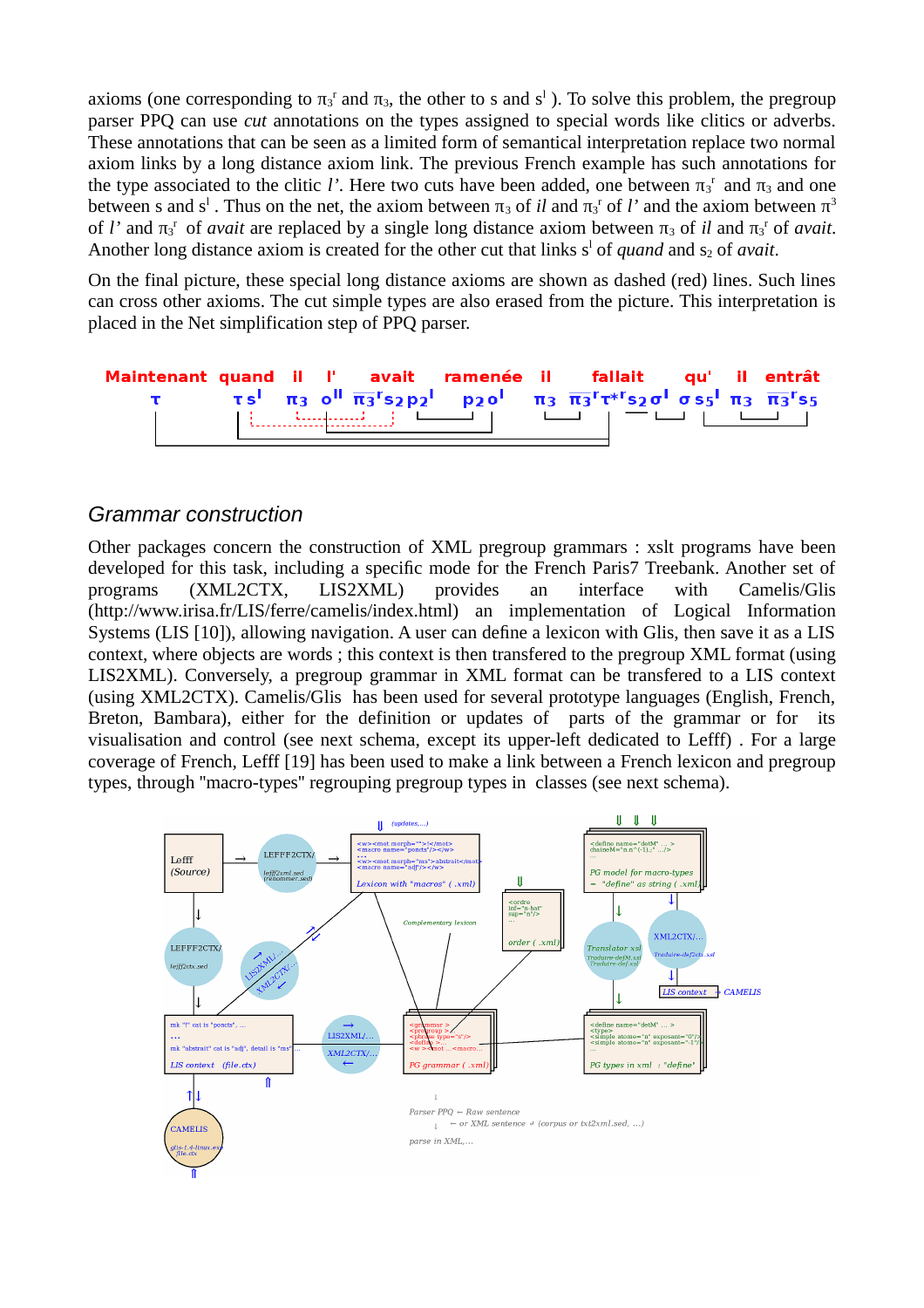#### Around Lefff towards PG grammars (via "macro-types")

## *Conclusion*

The pregroup parser PPQ implements majority partial composition. This program, that can be used inline through a PHP webserver or as a command line program, uses XML files for describing a pregroup grammar. An optional indexed database can speed up the lookup in the lexicon. The result is a HTML or text page with pregroup nets as syntactical analysis that is convenient for human reading. The command line program can also produce a XML output if the result must be used by another program. This model also enables a form of semantical interpretation limited to the reduction of annotated "cuts".

This program which is rather a test platform than a finished software has at present a large cover of the French language (however with a rough pregroup type system) and several toy lexicons for English, Breton (a Celtic language) and Bambara (an African language).

## *Acknowledgements*

This work has benefited from useful discussions and colloborations with several collegues, a special thank to Daniela Bargelli ; we also thank A. Dikovsky, S. Ferré and E. Garel.

## *References*

- 1. Bargelli D. and Lambek J. : An algebraic approach to french sentence structure. In Philippe de Groote, Glyn Morill, and Christian Retoré, editors, Logical aspects of computational linguistics: 4th International Conference, LACL 2001, Le Croisic, France, June 2001, volume 2099. Springer-Verlag, 2001.
- 2. Bargelli D. and Lambek J. : An algebraic approach to Turkish syntax and Morphology. Linguistic Analysis 34(1-2)
- 3. Buszkowski, W. : Cut elimination for the lambek calculus of adjoints. In Abrusci, V., Casadio, C., eds.: New Perspectives in Logic and Formal Linguisitics, Proceedings Vth ROMA Workshop, Bulzoni Editore (2001).
- 4. Béchet, D. : Parsing pregroup grammars and Lambek calculus using partial composition. Studia logica 87(2/3) (2007).
- The Mayle Vall pregnoly ness as sylinatucal anlarysis hat is convenient of<br>normand line program can also produce a XML output if the result must be<br>montand line program can also produce a XML output if the result must be<br>m 5. Béchet, D., Dikovsky, A., Foret, A., Garel, E. : Optional and iterated types for pregroup grammars. In: Proceedings of the 2nd International Conference on Language and Automata Theory and Applications (LATA 2008), March 2008, Tarragona, Spain. Lecture Notes in Computer Science (LNCS), Springer (2008) 88–100.
- 6. Cardinal. K. : An algebraic study of Japanese grammar. Master's thesis, McGill University, Montreal, 2002.
- 7. Casadio C. and Lambek J. : An algebraic analysis of clitic pronouns in italian. In Philippe de Groote, Glyn Morill, and Christian Retoré, editors, Logical aspects of computational linguistics: 4th International Conference, LACL 2001, Le Croisic, France, June 2001, volume 2099. Springer-Verlag, 2001.
- 8. Degeilh, S., Preller, A. : Efficiency of pregroup and the french noun phrase. Journal of Language, Logic and Information 14(4) (2005) 423–444.
- 9. Dosen, K. : Cut Elimination in Categories. Kluwer Academic publishers, Dordrecht, Boston, London (1999).
- 10. Ferré S. and Ridoux O. : An Introduction to Logical Information Systems. Information